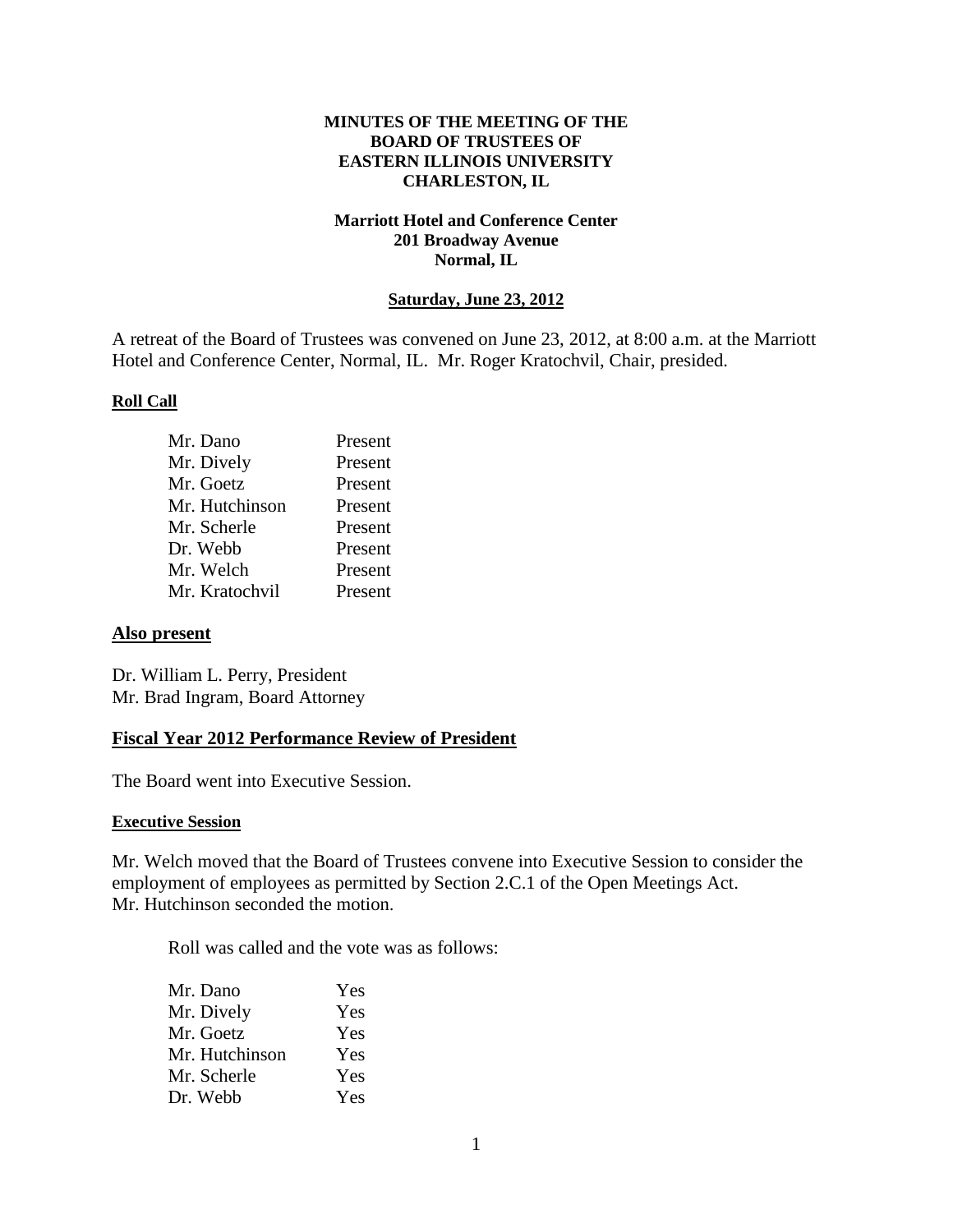Mr. Welch Yes Mr. Kratochvil Yes

Motion carried.

Mr. Goetz moved to return to Open Session. Mr. Scherle seconded the motion.

Roll was called and the vote was as follows:

| Mr. Dano       | Yes |
|----------------|-----|
| Mr. Dively     | Yes |
| Mr. Goetz      | Yes |
| Mr. Hutchinson | Yes |
| Mr. Scherle    | Yes |
| Dr. Webb       | Yes |
| Mr. Welch      | Yes |
| Mr. Kratochvil | Yes |

Motion carried.

# **Also present following the Executive Session**

Dr. Blair Lord, Provost and Vice President for Academic Affairs Dr. Dan Nadler, Vice President for Student Affairs Dr. William Weber, Vice President for Business Affairs Mr. Robert Martin, Vice President for University Advancement Ms. Cynthia Nichols, Director of Civil Rights and Diversity Mr. Rob Miller, General Counsel Ms. Judy Gorrell, Executive Secretary to the President and Assistant Secretary, Board of **Trustees** Dr. Derek Markley, Special Assistant to the President

# **Strategic Planning Update and Tracking**

There was a discussion of initial stages of implementing the strategic plan, the format for providing updates to the implementation progress and discussion about the website for implementation progress.

# **University Business Model Considerations**

Dr. Perry distributed to the Trustees a document prepared by Dr. Markley for the purpose of engaging in a discussion about Eastern's business model. Some of the discussion included:

- Public higher education in Illinois is expensive for students and families;
- Unless there is a significant change in the state economy, declining GRF funding for public universities is expected;